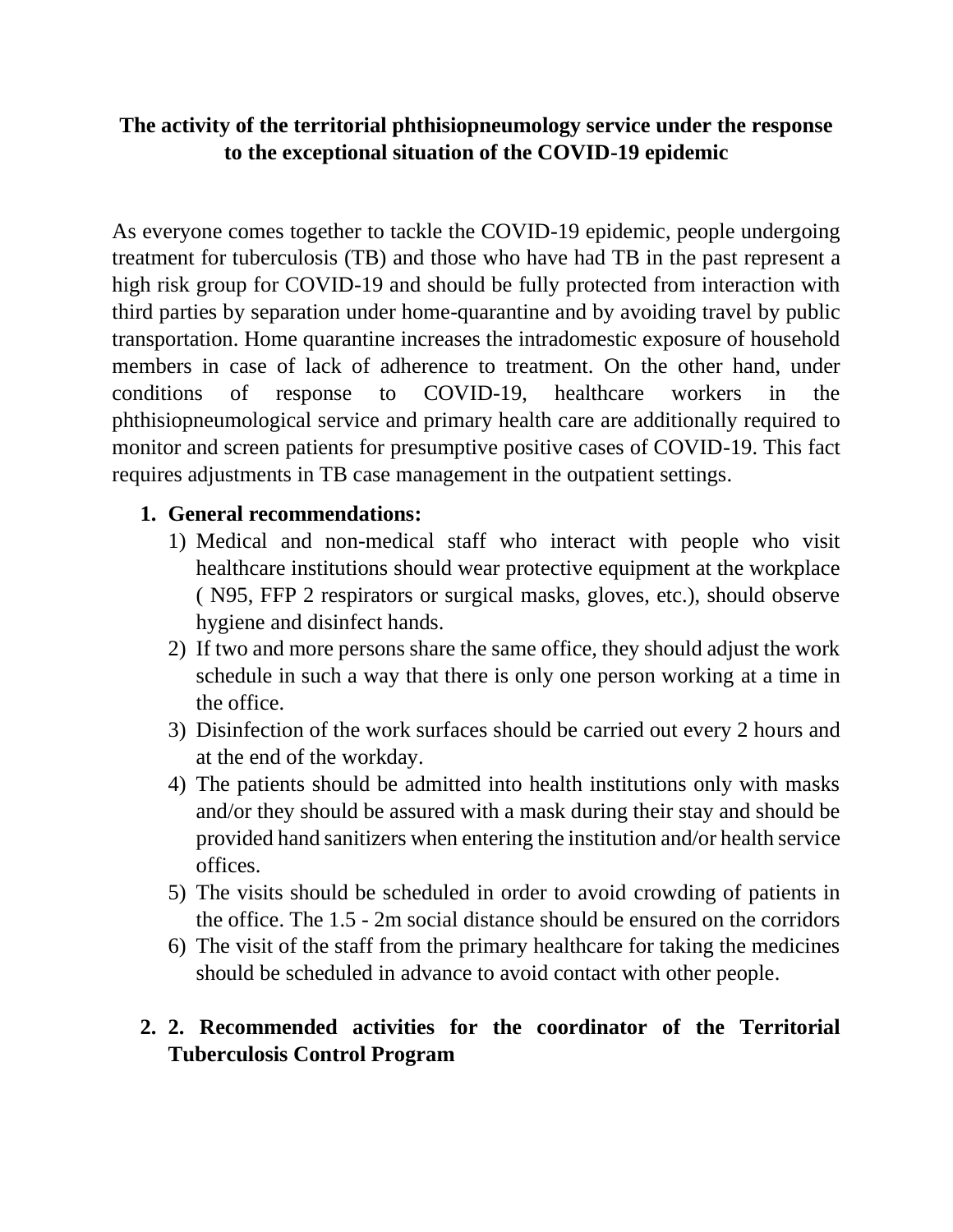- 1) Inform the staff about COVID-19 infection: symptoms, transmission routes, prevention measures (equipment and rules on its use, recommended disinfectants, the algorithm for addressing the medical system, etc.);
- 2) Estimate the need for protective equipment necessary for the healthcare team based on their activities and submit the request to the institution executives. The following should be taken into consideration:
	- Use of medical masks: the respirators should be used until the elastic band gets loose, the masks should be worn by the healthcare workers for the entire period of interaction with the patients, and be changed when they get moistened, but not less often than every 2 hours
	- Hand hygiene ensure the continuous supply of soap and disinfectants, including products packed in small bottles so that the staff can carry them if they have to visit patients at home.
	- Wear medical gloves while interacting with patients
	- In addition, assure the supply of disposable medical gowns with long sleeves and protective glasses to be used at the interaction with suspicious cases for COVID-19.
- 3) Identify and provide a separate waiting area for suspected cases of COVID-19
- 4) Conduct organizational meetings with physical interaction only if strictly needed and as frequently as possible coordinate the activities by telephone, email, etc
- 5) Suspend any kind of group activity inside or outside the phthisiopneumology service and seek ways to organize them remotely with the help of digital technologies.
- 6) Adjust the working hours of the employees in order to reduce the office time as much as possible.

## **3. Activities recommended to the psychologists**

- 1) Activities related to counseling patients, family members, assessing the risk of non-adherence, etc. will be carried out by telephone or through other available digital communication means.
- 2) The information, communication and education events with face-to-face interaction will be suspended until the code red situation ends.
- 3) If necessary, organize the counseling sessions for the healthcare staff
- **4. Activities recommended to the social workers.**